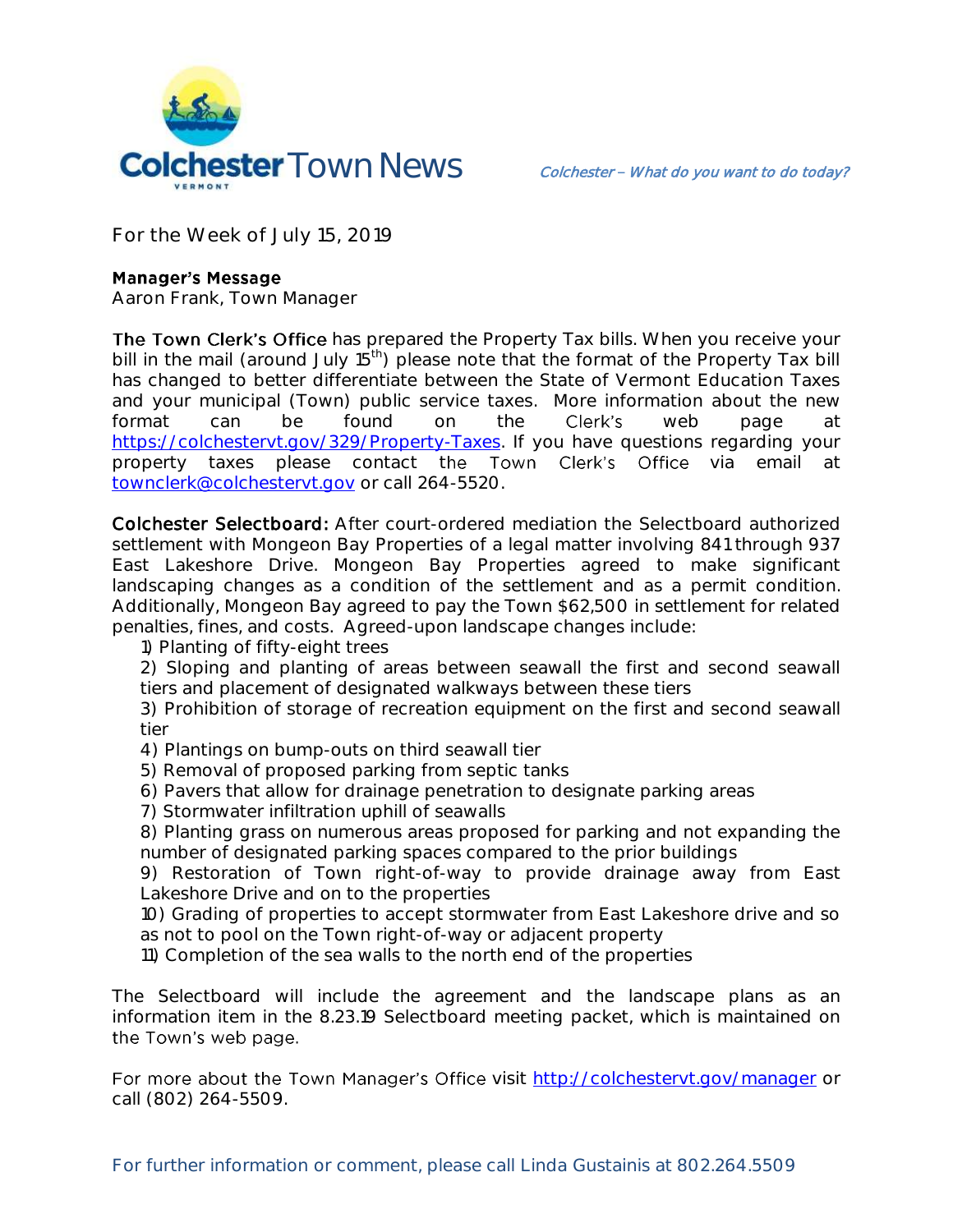

## Planning and Zoning Department Sarah Hadd, Director

On July 2nd the Planning Commission hosted a septic solutions workshop at Colchester High School that provided information about onsite and community septic systems. The Commission will continue its work on the Malletts Bay Initiative and solutions for wastewater pollution in the Inner Bay and will host a Sewer Option Work session on July 30th at 7PM also at CHS. For more information please visit tinyurl.com/ColchesterMBI

On July 10<sup>th</sup> the Development Review Board met and approved:

- 1) Final plat application of Jacques Bailly for a three lot planned unit development subdivision at 1173 Grandview Road
- 2) Variance application of Joel Bradley construction of a 22' x 28', 2 story garage encroaching in the front and side yard setbacks and exceeding total lot coverage at 1802 Marble Island Road
- 3) Conditional use application of William Mooney to construct a 1,200 sq. ft. accessory structure at 583 Sand Road
- 4) Final plat amendment of Seth Wright to increase the limits of proposed tree cutting on Lot  $#2$ , Lot  $#3$  and Lot  $#4$  at 1668 East Road
- 5) Site plan application of 116 Main ST LLC / Michelle Simms to establish a landscape contractor's yard at an existing commercial property developed with a 30' x 40' garage located at 3548 Roosevelt Highway.

For more visit<http://colchestervt.gov/planningz> or call (802) 264-5600.

## Department of Public Works Bryan Osborne, Director

West Lakeshore Drive Bike Path Project: This project is approximately 62% complete. Over the next two weeks, work will involve completing the excavation to Prim Road, fine grading of the gravel base, replacement of driveway aprons, and the continuation of top soiling, seed, and mulch. Minor disruptions to traffic should be expected. Traffic control personnel will be on site to safely guide motorists through the area.

- This summer's paving program is ongoing. Sections of West and East Lakeshore Drive and all of Blakely Road have been completed. Once the West Lakeshore Drive Shared-Use Path is completed, West Lakeshore Drive from Prim Road to Church Road and then all of Church Road will be paved.
- We are continuing to advance the design for the reconstruction of the Prim and West Lakeshore Drive Intersection project.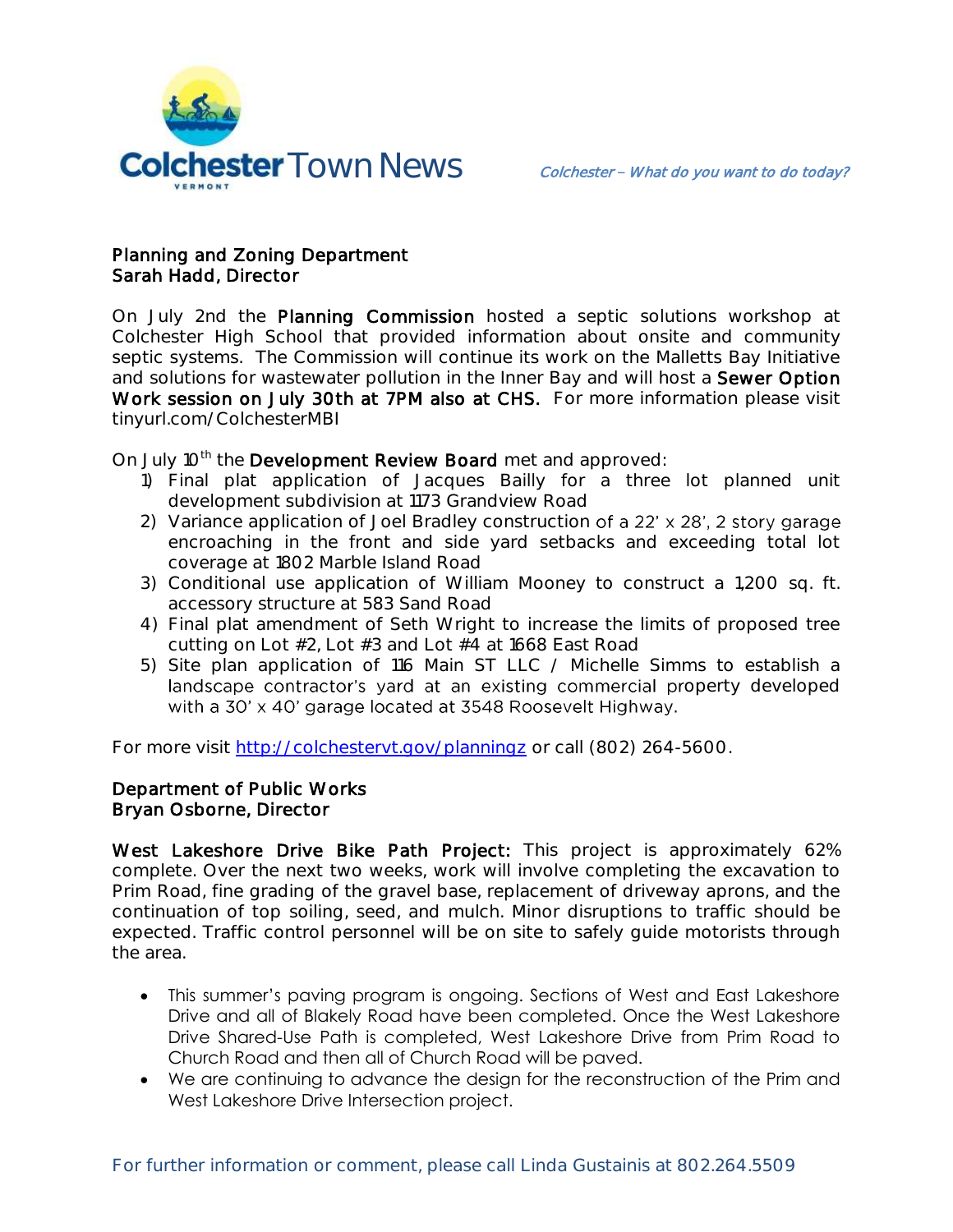

- Discussions with the CCRPC and VTrans are continuing to advance the design of a roundabout at the Bayside intersection.
- We are continuing the design for stormwater improvements in Shore Acres and the surrounding area to improve water quality in Malletts Bay.
- Work is continuing on the development of a phosphorus control plan to improve water quality in Malletts Bay.
- Bids have been received for the replacement of a large drainage culvert under Hercules Drive that has failed. Work on this project is expected to begin during the last week of July.
- A grant has been obtained to perform 30% engineering for the replacement of culverts beneath Lower Mt. View Drive. This work is underway.

For more visit<http://colchestervt.gov/publicworks> or call (802) 264-5620.

**Upcoming Town Meetings:** 

- Planning Commission: 1st & 3rd Tuesdays of the month, 7:00 PM. There will be no regular meeting on 7/16. There will be a special workshop held on 7/30 (See Special Events, below)
- **Development Review Board:**  $2^{nd}$  Wednesday of the month, 7:00 PM. August meeting: 8/14
- Recreation Advisory Board: 2<sup>nd</sup> Wednesday of the month, 7:00 AM, Champlain Room, 2nd floor. August meeting: 8/14
- **Conservation Commission:** 3rd Monday of the month, 7:00 PM, at the Bayside Activity Center or per agenda. August meeting: 8/19
- Selectboard: 2nd & 4th Tuesday of the month, 6:30pm. No meeting on 7/23. August meetings: 8/13 & 8/27

(All meetings take place at the Colchester Town Offices, 781 Blakely Road, in the Outer Bay Conference Room on the 3<sup>rd</sup> floor unless otherwise noted.)

**Upcoming events:** 

- **Sewer Option Work Session:** July 30th at 7PM at Colchester High School hosted by the Colchester Planning Commission
- Summer Concert Series: Thursdays, 7/11 8/1, 7 PM at Lower Bayside. See full schedule at: http://colchestervt.gov/551/Summer-Concert-Series
- Sunset SUP & Sip: Friday, 7/19, 7:30-10:30 PM at Bayside Beach. Cider tasting provided by Shacksbury. Must be 21+ to register. Sign up at: http://bit.ly/WebTracColchester
- **55th Annual Colchester Triathlon:** Sunday, 7/28 at Bayside Park. Race begins at 8:30 AM. Registration is OPEN! Visit http://www.colchestertri.com/ for details.

**Notices:**